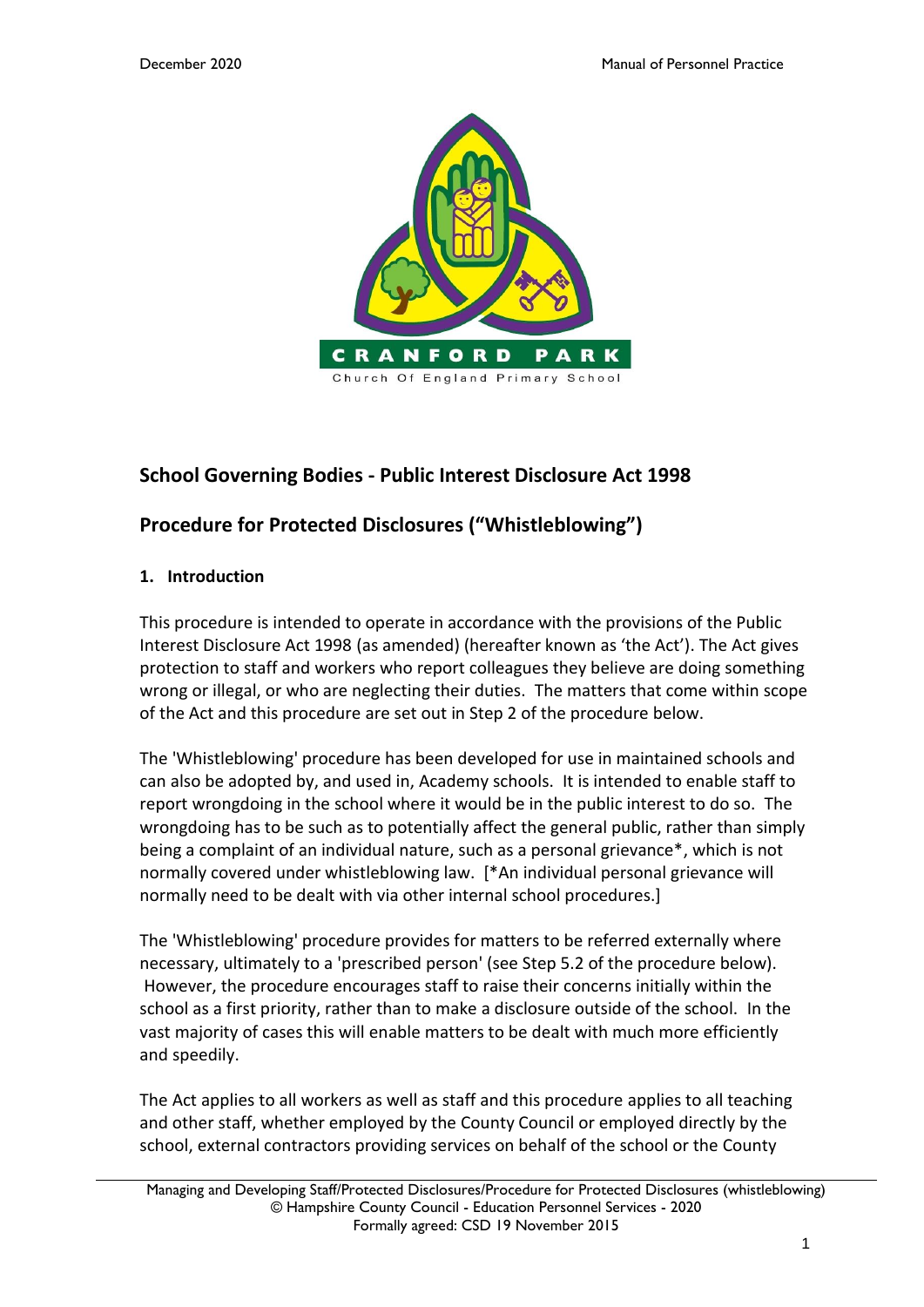Council, teacher trainees and other trainees, volunteers and other individuals who work for or provide services on behalf of the school. These individuals are collectively referred to in this procedure as staff or staff members.

# **2. Principles**

The Governing Body of the school will treat all disclosures made under the procedure very seriously and allegations about such matters will be dealt with quickly and with appropriate confidentiality at all times.

The procedure gives protection from victimisation, discrimination or disadvantage to staff who make such a disclosure in the public interest. This protection applies in respect of such a detriment arising from an act, or a failure to act, either by the employer or by a fellow worker, whether the latter be with or without the employer's knowledge. The procedure also ensures that the person making the disclosure receives an appropriate response to their disclosure and is made aware of how they may pursue the matter outside of the school if the response given is not satisfactory.

This "Whistleblowing" Procedure should not be confused with others, such as individual or collective grievance procedures that exist to enable staff to raise concerns about their own employment. It is designed to deal with issues that fall outside of the scope of those procedures and therefore excludes all matters that are more appropriately covered by them.

# **3. Time limits**

There are no time limits on raising concerns under this procedure, but they should be raised at the earliest opportunity. Where time limits are included within this procedure, they exist to ensure that disclosures are dealt with as quickly as possible, and to ensure a prompt initial response from management. The investigation that takes place after a disclosure is made is not time limited, but will be conducted as quickly as possible within the circumstances of the disclosure.

# **4. Representation**

Staff are entitled to representation by a professional association/trade union representative/work colleague at any meeting or interview held in relation to the disclosure made. Staff should specify that they are making a disclosure under this procedure.

# **5. Unfounded or improperly made allegations**

• If an allegation is unfounded or unsubstantiated (i.e. there is no factual basis or evidence to support the allegation) but the staff member has made the allegation honestly and in the reasonable belief that it was in the public interest, no action will be taken against them.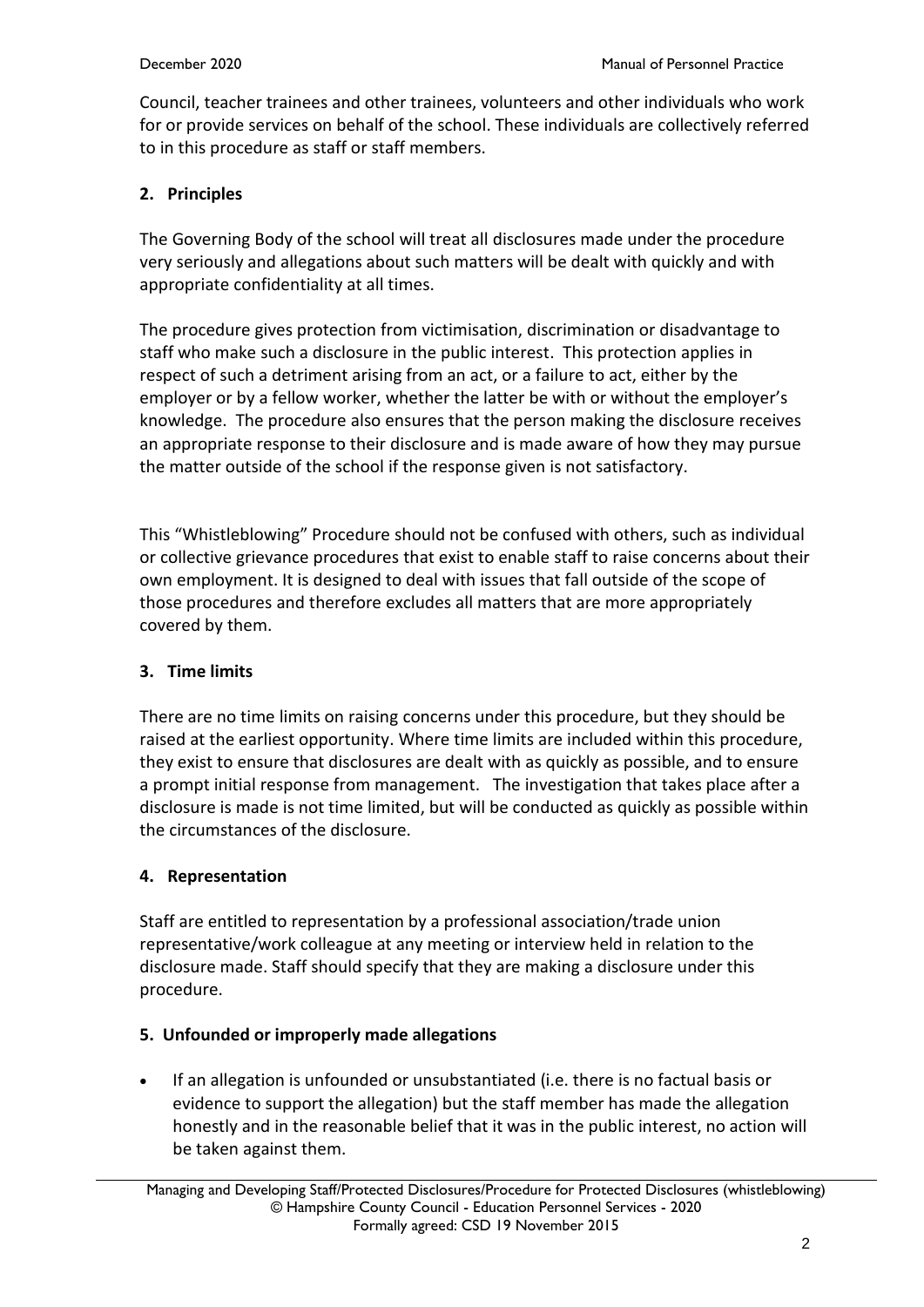• If an allegation is deemed to have been made falsely, maliciously, frivolously or for personal gain, then the person making the allegation may face disciplinary action. Care should be taken in dealing with such allegations as some facts may not be wholly untrue. Some parts of an allegation may have been fabricated or exaggerated but elements may be based on truth.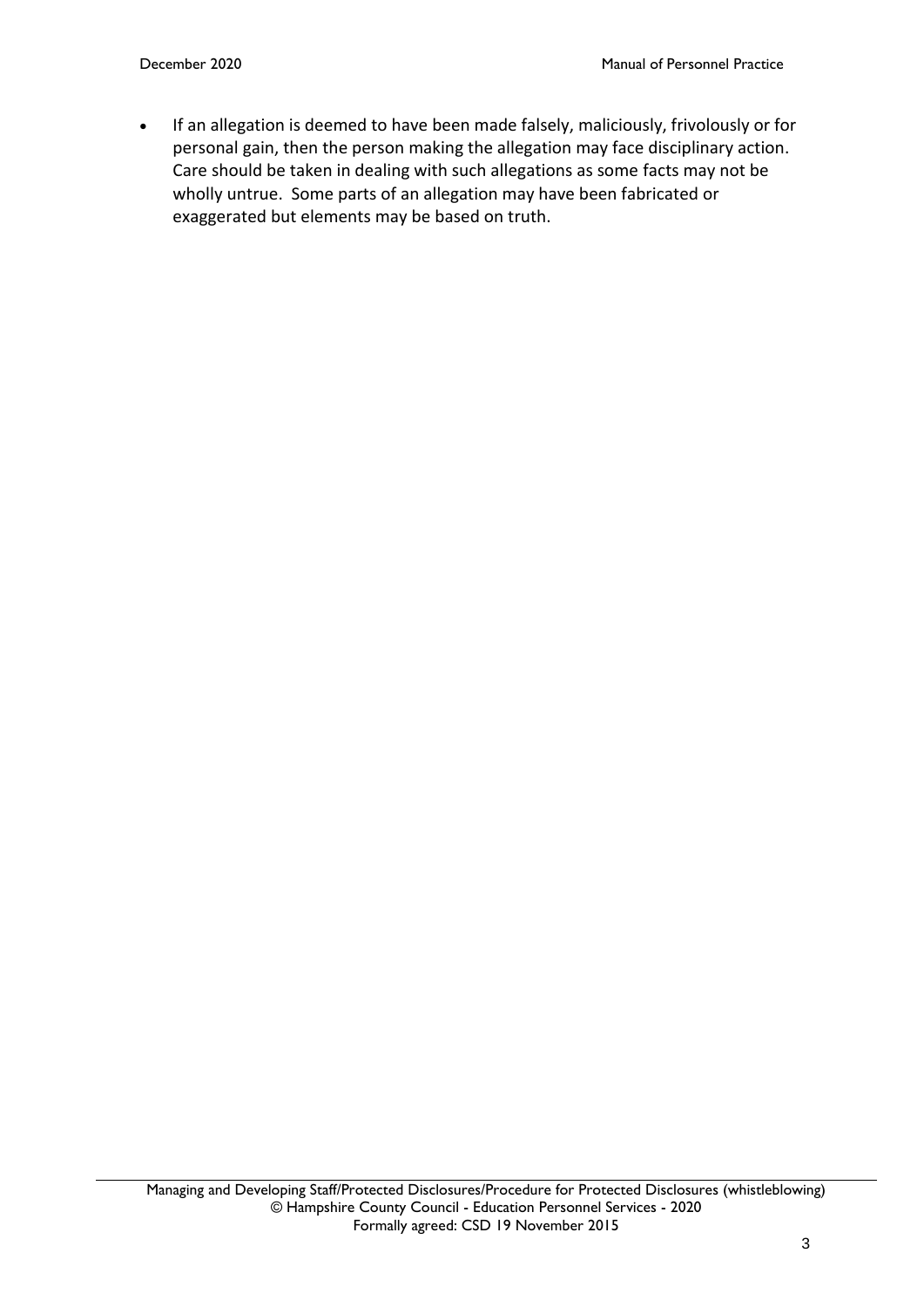# **Model Procedure**

### **Step 1 - Raising a concern**

Concerns under this procedure should initially be raised with the staff member's immediate line manager. If the staff member believes their manager is involved in the malpractice, they may raise their concerns with a more senior member of staff, including the Headteacher. If the staff member believes it is not appropriate to raise the matter with the Headteacher, he/she may approach the Chair of Governors. (In the event that the matter cannot be raised within the school, the staff member may raise their concerns in accordance with Step 5). The relevant manager is encouraged to take advice from Education Personnel Services who may involve other departments of Hampshire County Council or other relevant external organisations where appropriate.

Within ten working days of a concern being raised, the person receiving it will write to the staff member acknowledging receipt and indicating what initial steps will be taken to deal with it. Where possible an estimate will be given of the time it will take to provide a final response.

Concerns may be raised orally or, preferably, in writing. These disclosures should provide as much information as possible about the matter, including dates, individuals involved, other possible sources of information, etc. Staff must be able to demonstrate to the person hearing the disclosure that there are reasonable grounds for making the allegations.

Staff may wish to make anonymous disclosures although it may be important for the investigating manager to know the source of information to enable a full investigation. The manager would also need to take into account the nature and credibility of an allegation before deciding to proceed with an investigation. However, staff should be reassured that all disclosures will be treated in confidence and every effort will be made to preserve anonymity. The Act provides protection against victimisation to anyone who makes a protected disclosure in good faith.

### **Step 2 – Determine whether the concern raised is a Protected Disclosure**

Qualifying disclosures are disclosures of information where the staff member reasonably believes (and it is in the public interest) that one or more of the following matters is either happening, has taken place, or is likely to happen in the future:

- a criminal offence (e.g. fraud, corruption, sexual or physical abuse of pupils/students or others);
- a failure by a person to comply with any legal obligation to which he/she is subject;
- a miscarriage of justice;
- a danger to the health or safety of any individual;
- damage to the environment, or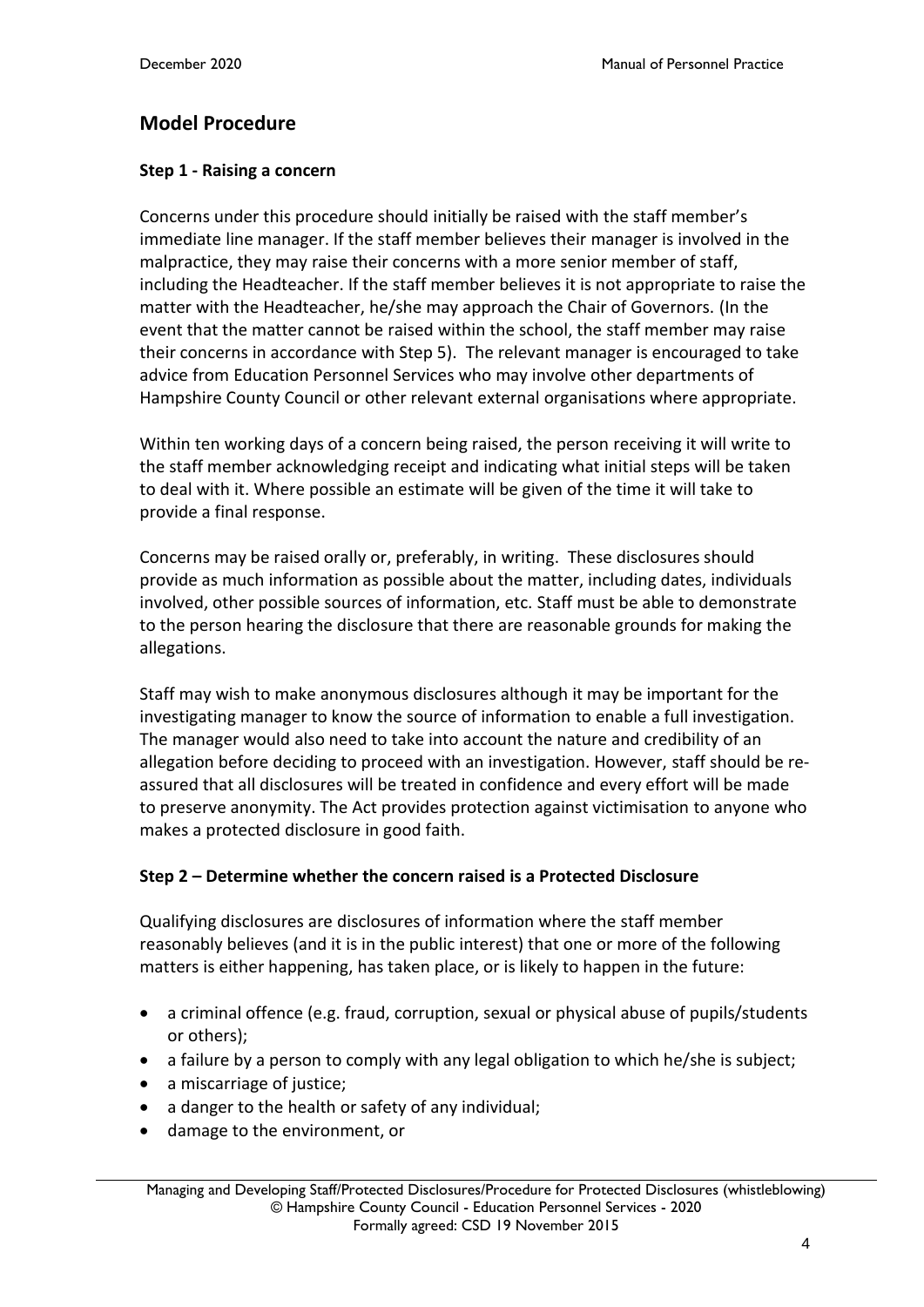a deliberate attempt to conceal any of the above matters.

Following disclosure of one of the above matters, the person receiving the disclosure must determine whether it is a 'qualifying disclosure' under the Act, by considering the following:

- whether any factual information was actually disclosed, as opposed to opinion only, to the employer (or relevant person);
- whether the individual making the disclosure believed that the information tended to show that one of the matters above has occurred, is occurring or is likely to occur; and
- whether that belief was reasonable.

If the above criteria are met, the disclosure will qualify as a protected disclosure, and the remainder of this procedure will apply. If the criteria are not all met but the staff member's disclosure was made in good faith, investigations should still take place into the allegations and the staff member should not be discriminated against because they have raised such an allegation. If it is found that the disclosure was made for malicious purposes or for personal gain, the school should deal with this under the disciplinary procedure, where relevant [\(guidance on disciplinary issues](https://www.hants.gov.uk/educationandlearning/education-personnel-services/manual/managing-staff/discipline) can be found in the Manual of Personnel Practice).

#### **Step 3 - Investigation**

A preliminary investigation will need to be undertaken to establish whether the alleged act or omission could actually have occurred, be occurring or be likely to occur in the future. The investigation is not, at this stage, to determine whether the alleged act or omission has actually occurred, but to determine the facts of the case (e.g. was the alleged individual actually where they were purported to be, what does the evidence show). More about [investigations](https://www.hants.gov.uk/educationandlearning/education-personnel-services/manual/managing-staff/conducting-investigation) can be found in the Manual of Personnel Practice:.

Allegations that have some foundation to them should be followed up with a full internal investigation, which may result in one or more of the following:

- no case to answer;
- disciplinary action taken against the alleged individual;
- referral to Social Services or the Police, or other relevant organisation;
- referral to Internal Audit or other County Council departments (for County Council maintained schools).

If the allegations are unfounded (no evidence or proper basis that supports the allegation), or unsubstantiated (can neither be proven nor disproven), no action need be taken by the school, although it would be pertinent to determine why the staff member felt the need to raise the allegation in the first place, e.g. is there a training need within the school?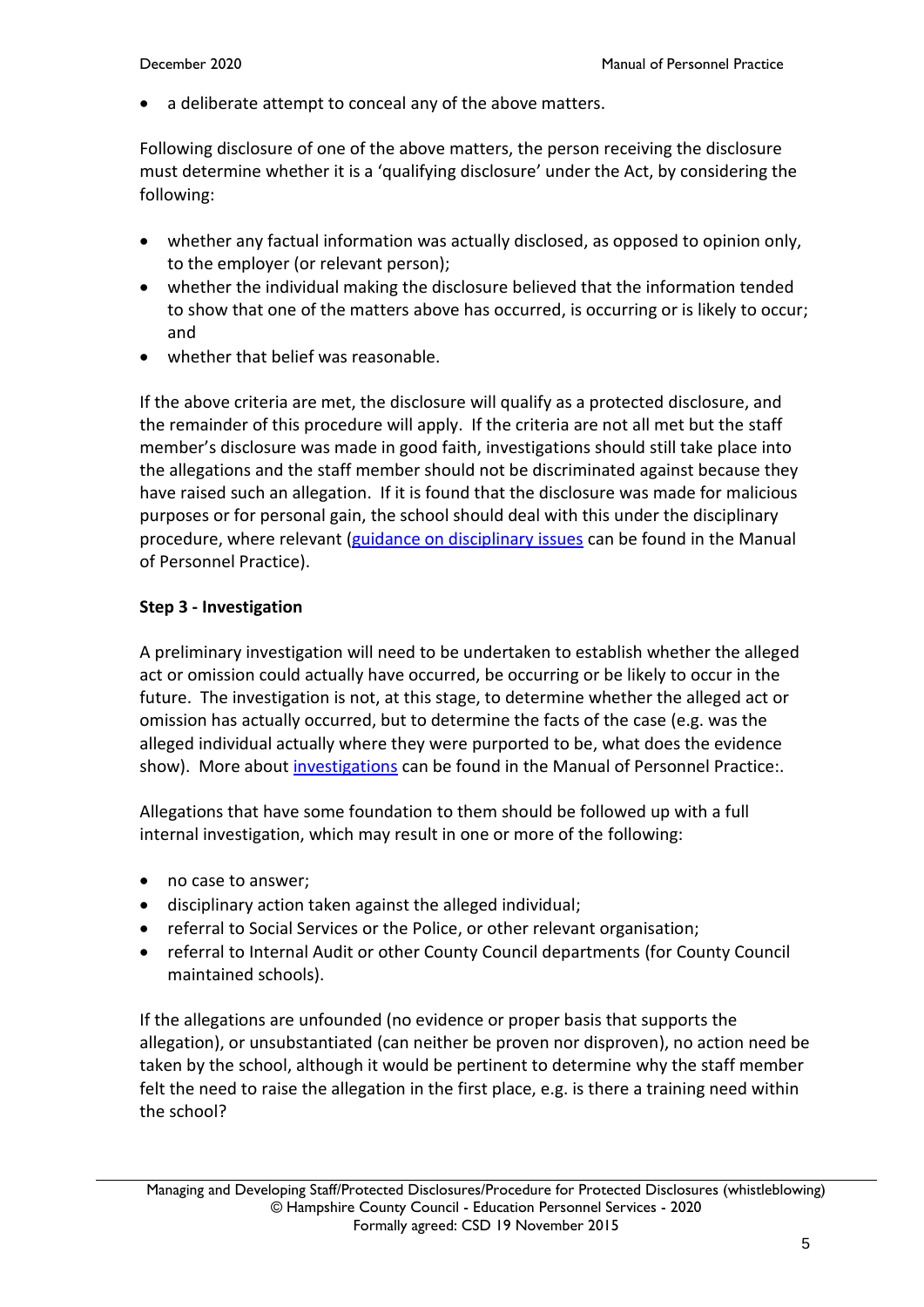If it is found that the allegation was made for malicious purposes or for personal gain, the school should deal with this under the disciplinary procedure [\(guidance on](https://www.hants.gov.uk/educationandlearning/education-personnel-services/manual/managing-staff/discipline)  [disciplinary issues](https://www.hants.gov.uk/educationandlearning/education-personnel-services/manual/managing-staff/discipline) can be found in the Manual of Personnel Practice).

## **Step 4 - Communication**

Subject to legal constraints and the need to protect the rights of individuals, the staff member raising the concern will be informed of the outcome of any investigation at the earliest practicable opportunity. Such information will not include confidential details about formal action taken against another staff member.

For reasons of sensitivity and confidentiality, all communications with a staff member who takes action under this procedure will be sent to their home address, unless an alternative arrangement has been mutually agreed.

## **Step 5 - Taking the matter further**

In the event that a staff member feels that their concerns have not been resolved through the above process, they may write to the Chair of the Governing Body, if he/she has not already been involved, outlining their concern, the action taken to date and the reasons for their dissatisfaction.

Within 10 working days of a concern being raised, the Chair of Governors will write to the staff member to acknowledge that the concern has been received and indicate what further steps will be taken, as well as providing an estimate of the time it will take to provide a final response. The Chair of Governors may decide to set up a small group of governors, where appropriate, to investigate the concerns. The Chair of Governors will then inform the staff member of the outcome of this process on the same basis as required of the manager above.

Where appropriate, the Chair of Governors should also involve the relevant Diocese at an early opportunity.

In the event that the matter cannot be satisfactorily resolved within the school, the staff member may escalate their concerns further. How they do this will depend on the status of the school, as follows:

# **5.1 Hampshire County Council maintained schools**

Staff should raise their concerns, in writing, with the following officers of the County Council, and in the following order:

- a. Area Director for the relevant school
- b. Director of Children's Services
- c. Chief Executive of Hampshire County Council

These officers will follow the same basic procedure outlined above in the same timescales and will feed back the outcome to the staff member. The address for all of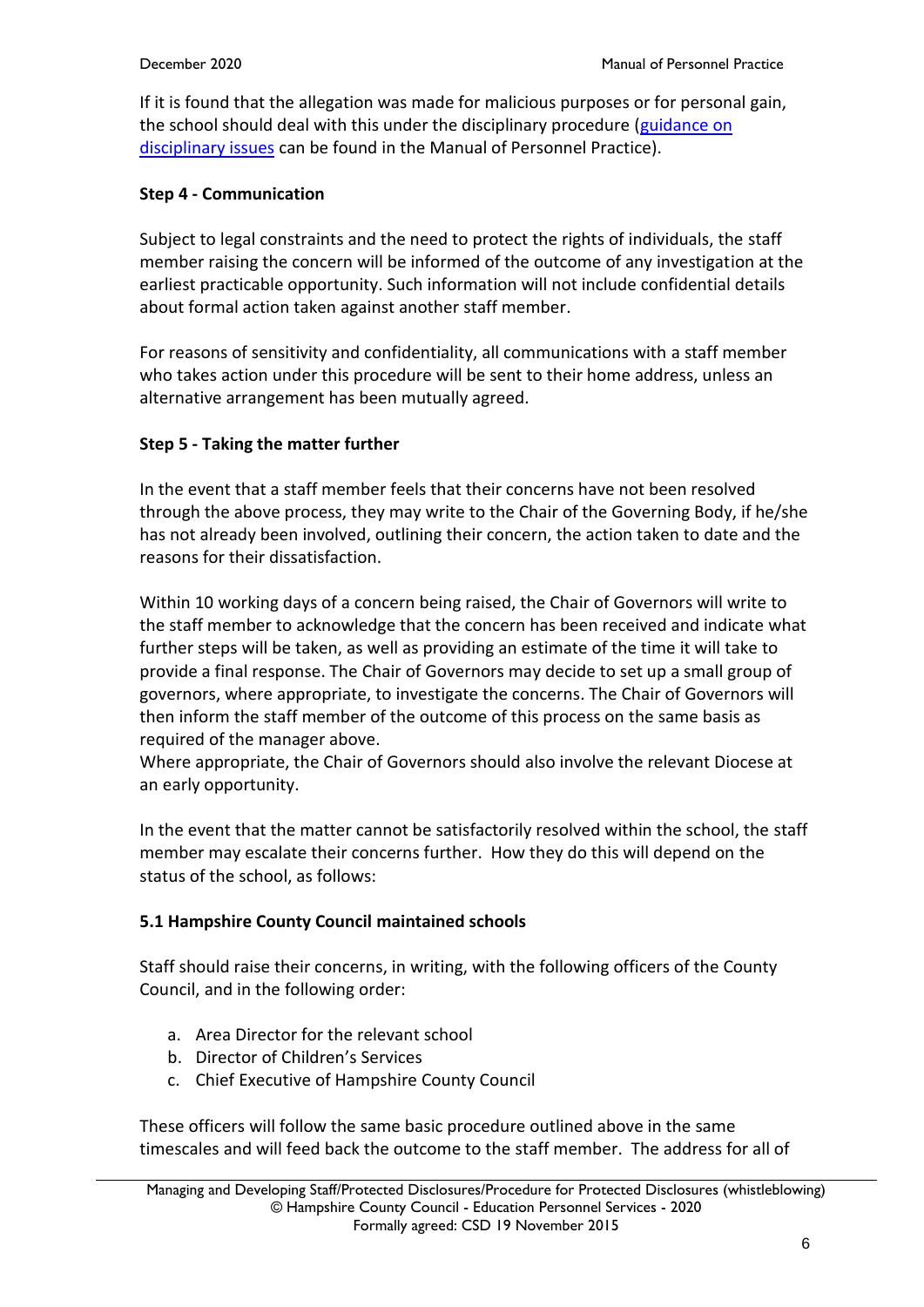the above is: Children's Services Department, Hampshire County Council, Elizabeth II Court West, The Castle, Winchester, SO23 8UG or [childrens.services@hants.gov.uk.](mailto:childrens.services@hants.gov.uk)

If a staff member is dissatisfied with the response of the Governing Body and the County Council, and subject to the concern being a protected disclosure (see step 2 above), they can raise the matter, as appropriate, with any of the following:

- an elected Member of the County Council;
- the Local Government Ombudsman;
- others as set out below.

# **5.2 Hampshire County Council Maintained and Academy and Independent schools**

Staff in Hampshire County Council maintained schools who are dissatisfied after having raised concerns under 5.1 above, and staff in Academy and Independent schools, can also raise their concerns, as appropriate, with any of the following, subject to the concern being a protected disclosure (see step 2 above):

- a local Member of Parliament;
- a relevant professional body or inspectorate (e.g. Ofsted or Health & Safety Executive);
- A 'prescribed person' as designated by the Act, a full list of whom can be found on the Gov.uk website under ["Whistleblowing: list of prescribed people and bodies](https://www.gov.uk/government/publications/blowing-the-whistle-list-of-prescribed-people-and-bodies--2)".

Staff can only make a disclosure to a prescribed person if they:

- make the disclosure in good faith;
- reasonably believe the information is substantially true;
- reasonably believe they are disclosing the issue to the appropriate person or body (e.g. Health and Safety issues to the HSE).

In taking their concern outside of the school, staff must ensure that, as far as possible, the matter is raised without personal information relating to other staff, or confidential information about unrelated matters, being disclosed. A staff member who approaches an accredited legal advice centre, e.g. Protect (formerly known as Public Concern at Work, 020 3117 2520 or [https://protect-advice.org.uk\)](https://protect-advice.org.uk/) or Citizens Advice Bureau, must not breach the duty of confidence in this procedure to the Governing Body.

# **6. Failure to follow this procedure**

Any staff member who unreasonably and without justification raises such issues on a wider basis, such as with the press, without following the steps and advice in this procedure may be liable to disciplinary action.